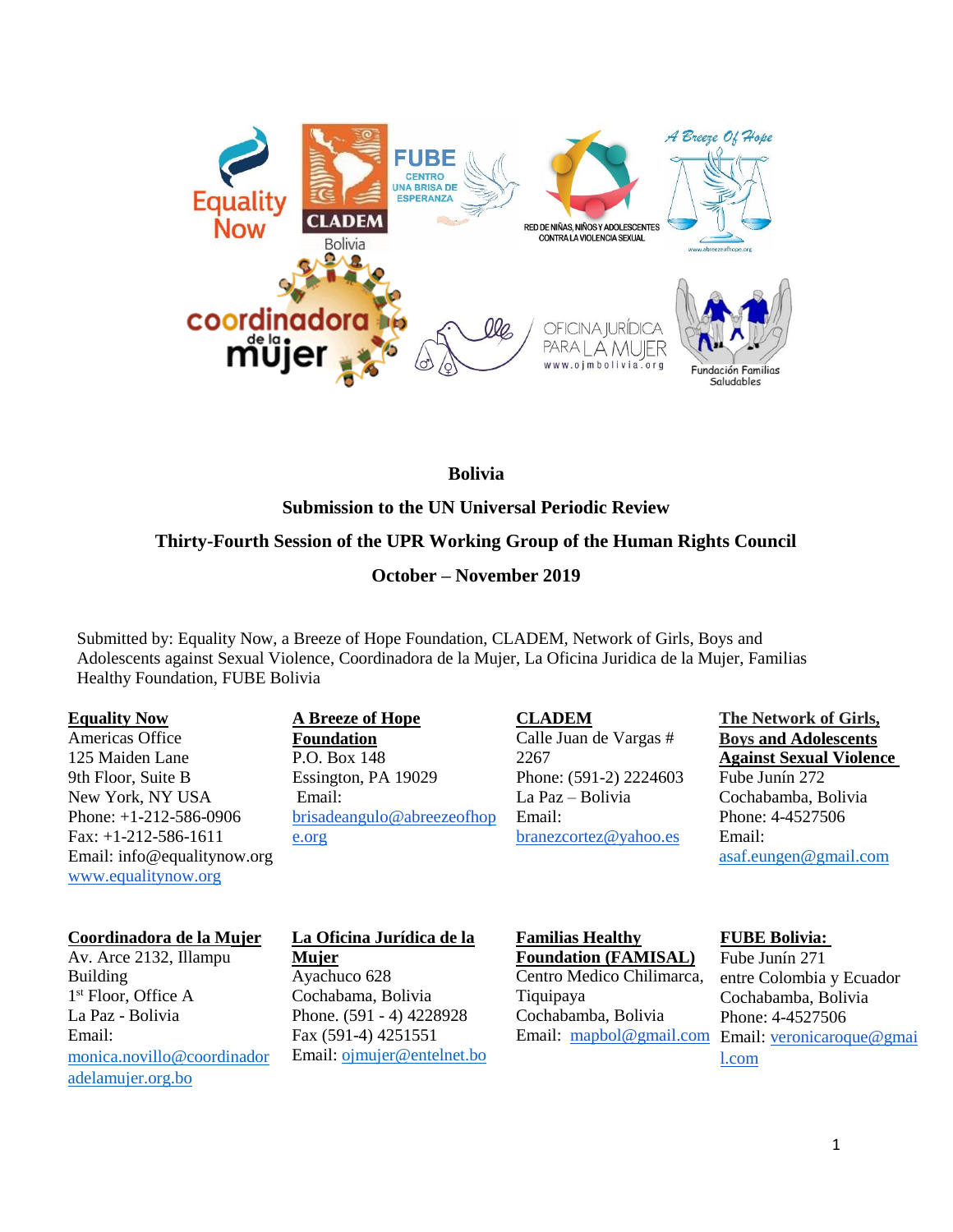## **Introduction and Summary**

- 1. Equality Now is an international human rights organization with ECOSOC status working to protect and promote the rights of women and girls worldwide since 1992, including through our membership network comprised of individuals and organizations in over 190 countries.
- 2. A Breeze of Hope Foundation (ABH, *Fundacion Una Brisa de Esperanza*) strives to prevent sexual violence against children, restore the lives of child survivors, and promote healthy childhood. A Breeze of Hope runs Bolivia's first and most advanced center for child survivors in Cochabamba, and engages in human rights advocacy and sexual violence prevention work.
- 3. The Foundation Una Brisa de Esperanza (FUBE Bolivia) is a non-profit organization that works with children and adolescent victims of sexual violence and their families.
- 4. The Committee for Latin America and the Caribbean for the Defense of Women's Rights - CLADEM Bolivia is a network that links feminist activists and organizations for the promotion, monitoring and defense of human rights of women of all ages.
- 5. The Legal Office of Women (*La Oficina Jurídica de la Mujer*) is a non-governmental development organization whose specialty is the defense of women's rights from a social and gender legal perspective. It is a pioneer in the reference, monitoring, education and promotion of human rights, and from a political-social perspective seeks to influence policies related to women.
- 6. The Coordinadora de la Mujer is a network of institutions that work for the promotion and defense of women's rights in Bolivia.
- 7. The Network of Girls, Boys and Adolescents Against Sexual Violence (NNAS COVISE Network) is an activist group that conducts awareness-raising activities on sexual violence and encourages all girls, boys and adolescents who experience sexual violence to break the silence, denounce and prosecute their aggressors so that their right to health can be restored.
- 8. The Healthy Family Foundation (FAMISAL) works to build a society where families are trained and equipped to take care of their health determinants and where childhood and infancy play a central role and enjoy the appropriate conditions for their integral development.
- 9. In this submission, the above organizations provide information as stipulated in the *Universal Periodic Review (Third Cycle): information and guidelines for relevant stakeholders' written submissions*. The submission details our concerns regarding Bolivia's failure to protect adolescent girls from sexual violence and provide survivors access to justice. We make key recommendations for action to the government of Bolivia so as to better address this area of concern.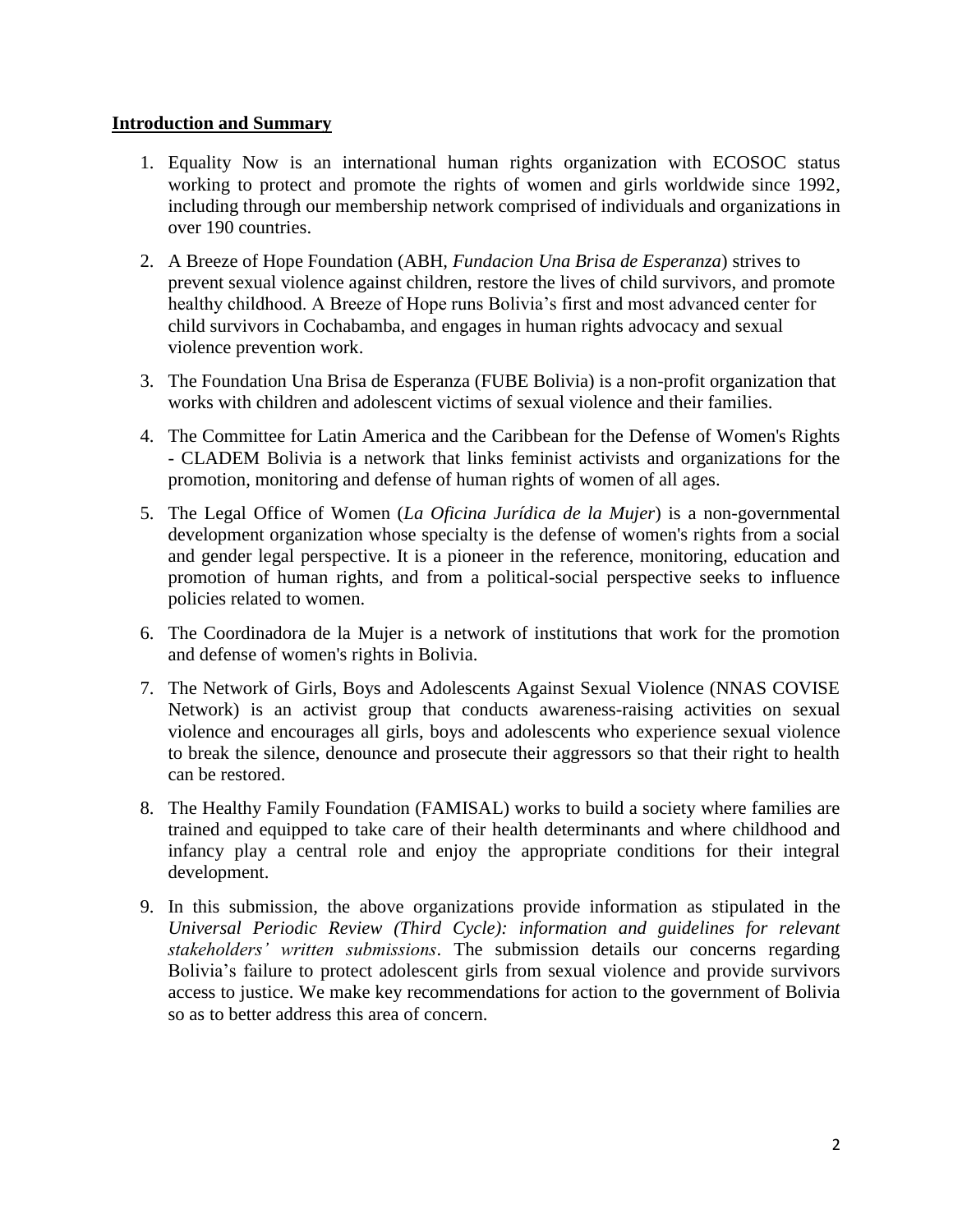## **Sexual Violence against Adolescent Girls**

- 10. The undersigned organizations would like to express their concern about articles of the penal code that contravene international human rights standards, namely its provisions on rape and *estupro,* as well as the government's systemic failure to grant access to justice to adolescent girls who are victims of sexual violence.
- 11. Brisa was just 15 years old when her adult cousin began sexually abusing her. During the eight months that followed, Brisa isolated herself from her family and attempted suicide twice. When her family discovered the abuse they immediately reported it to the police, but Brisa's suffering didn't end there. She was continuously re-victimized by the justice system, including by medical personnel, the prosecutor, and judges. Although the charges that Brisa brought against her abuser were for rape, one judge used his discretion to change the charge to *estupro*—a crime where an underage girl is presumed to have consented to sex with an adult man through seduction—which imposes much lower penalties than for rape. When Bolivia's justice system failed her and her perpetrator ultimately escaped justice by fleeing the country, Brisa decided to get her law degree and take her case to the Inter-American Commission on Human Rights. She submitted her case to the Commission in 2012 which admitted her case in April 2017, fifteen years after her abuse was first reported.
- 12. Brisa's case is not unique. Bolivia has the second highest rate of sexual violence in Latin America and the Caribbean (after Haiti) during a woman's lifetime, according to data from the Pan-American Health Organization.<sup>i</sup> In the first six months of 2015 alone, 569 cases of sexual violence against minors were reported, of which  $94\%$  were against girls.<sup>ii</sup> These numbers fail to capture the full extent of the abuse girls face as Bolivia has one of the lowest reporting rates for sexual violence in South America. This is in part due to the justice system's practice of granting perpetrators of sexual violence impunity for their crimes, especially when committed against underage girls. Those women and girls who do report their abuse often face significant obstacles to achieving justice, including revictimization, delays in prosecution, and unwillingness by police to cooperate with the justice system. This can be shown through a report issued by the Inter-American Commission on Human Rights in 2007, which found that 84% of complaints involving sexual violence were dropped during the preliminary phases of the investigation, generally "because the burden of proof lies with the victim," and that "94 percent of the few cases that make it beyond the preliminary stage are abandoned or lost before they reach the trial tribunal."<sup>iii</sup>
- 13. Another alarming situation for adolescent girls who experience sexual violence are forced pregnancies and forced marriages. In 2016, CLADEM, issued a report on forced pregnancy and child maternity within 14 countries in Latin America and the Caribbean, including Bolivia.<sup>iv</sup> Under the Bolivian Penal Code, an abortion is permitted for the following reasons: pregnancy as a result of rape, *estupro* or incest; and to avoid danger to the life or health of the mother if this danger could not be avoided by other means.<sup>v</sup> In Bolivia, according to data from the Health Information System - SNIS (Ministry of Health) in 2016 there were 13,332 girls under 15 years of age who became mothers, and the National Maternal Mortality Study indicates that of this number, 2% of these are girls under the age of 14. Girls and adolescents who become pregnant as a result of sexual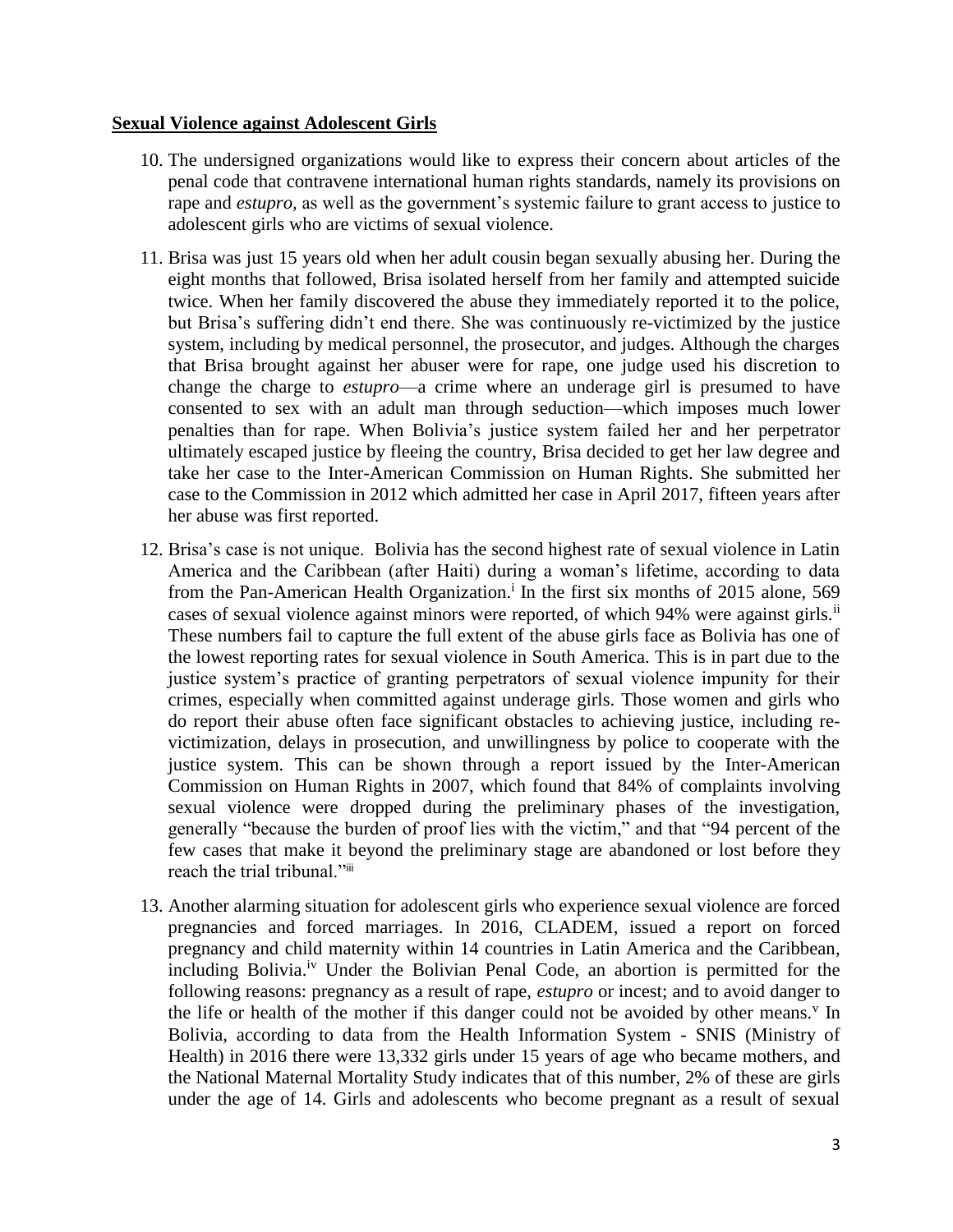violence may be forced to carry a pregnancy to term due to the lack of implementation and obstacles in the application of the existing provisions in the Penal Code, and the lack of implementation of Constitutional Ruling 0206/2014 for performing the legal interruption of a pregnancy due to the above-named causes. Lack of knowledge of these regulations, the failure by the State to provide guidance on access to abortion, prejudice, moral and cultural objectors, coupled with the lack of comprehensive sex education leads to girls being forced to continue with the pregnancy. This generates new and serious violations of their rights to life, health, bodily and emotional integrity and, if kept institutionalized in a hospital in order to carry the pregnancy to term, as in Bolivia, could constitute an act of torture. According to Birgit Gerstenberg of the Office for South America for the United Nations High Commissioner for Human Rights (OHCHR) in a recent case in Tucumán, Argentina, "the non-provision of certain services to women and girls in legal conditions is discriminatory and absolute restrictions or prohibitions on access to legal interruption of pregnancy may constitute torture and ill-treatment."<sup>vi</sup> In addition, many girls and adolescents are forced into marriage and early unions as a result of pregnancy, which implies that the rights of the girl are transferred between the family of the victim of rape and statutory rape and the aggressor.<sup>vii</sup>

- 14. One of the challenges in accessing justice in cases involving sexual violence against adolescent girls is the provision on rape in the Bolivian Penal Code. This statute requires victims to show "intimidation, physical violence, or psychological violence," and does not define the term "consent" or providing presumptions against consent. Under international human rights law, the victim's lack of consent should be the central element of the crime of rape.<sup>viii</sup>
- 15. In the Bolivian justice system, the lesser offense of *estupro* is often used to circumvent rape convictions, thereby denying justice to adolescent victims of rape and weakening the overall statutory scheme against sexual violence.<sup>ix</sup> The *estupro* law imposes a sentence of only 3 to 6 years in prison, while a conviction for rape is punishable by 15 to 20 years in prison. Bolivian courts have been using the *estupro* law to allow adults who rape adolescents to avoid the full consequence of their crime. This law is discriminatory and ignores the unequal power dynamics between adolescents and adults which make adolescents especially vulnerable victims. Bolivia should abolish the current *estupro* law and commit to robust protection of adolescents in accordance with international standards.
- 16. Under the Bolivian Penal Code, minors are generally not allowed to file a criminal report without their parent or guardian's consent. Although they can file a report through an ombudsman or through a service organization without the express consent of parents, for many girls and adolescents, however, this is not an easy process. This law can result in adolescent girls being denied a means to report their abuse to the authorities. For example, cases have been reported where an adolescent girl was sexually abused by her step-father and her mother refused to take allow her to report the crime to the police. In addition, the statute of limitations for crimes related to sexual violence, when the victims are under 14, is four years from the age of majority--18. Another difficulty is that the maximum duration of the judicial process is 3 years from the beginning of the process to a final judgment. This results in the termination of many criminal actions, as they last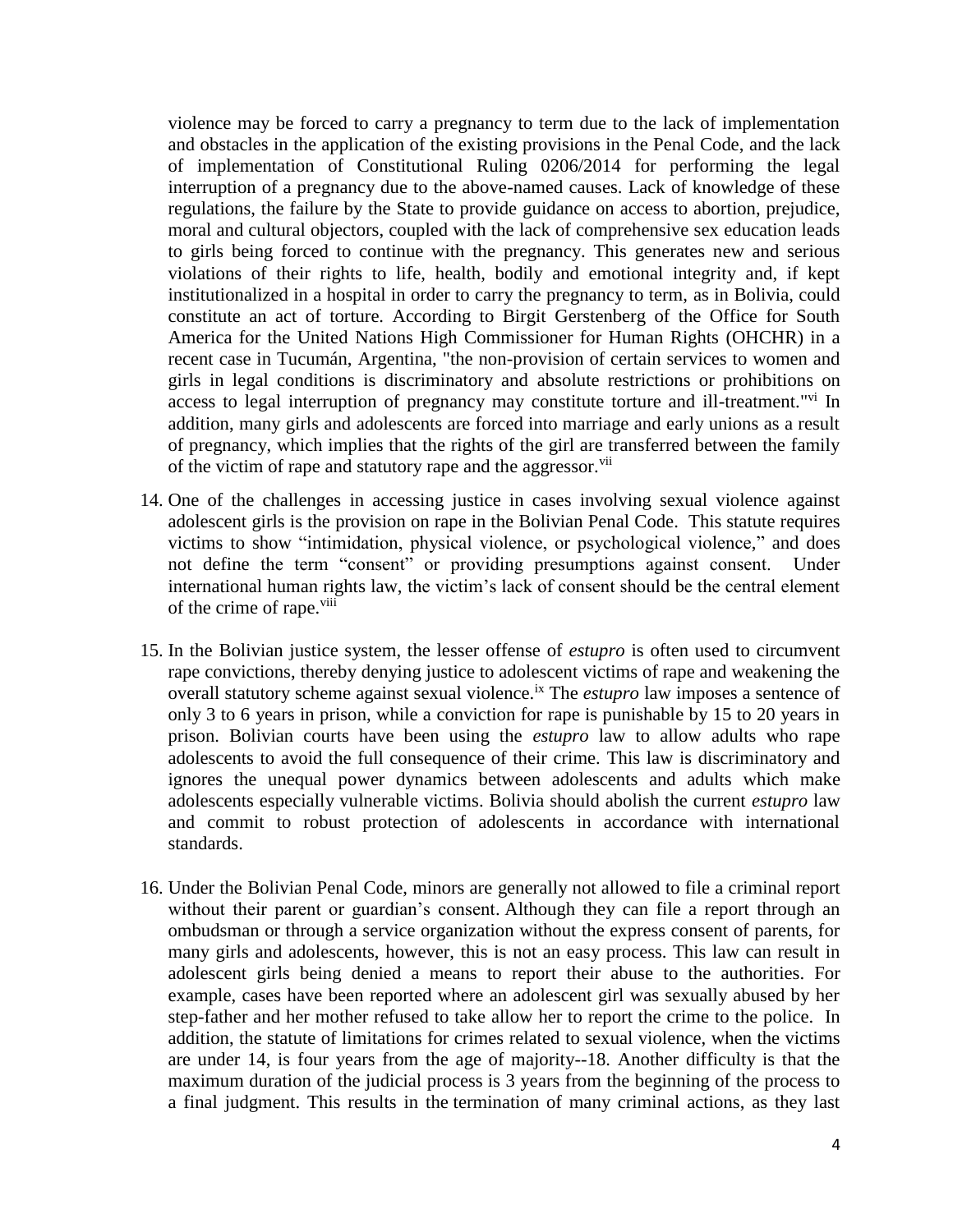longer than three years. When adolescent girls experience sexual violence, it can take years for them to process the trauma, and by that time, the statute of limitations or the maximum duration for the judicial process may have run and leaves the perpetrator unpunished. Taken together, these two provisions create a substantial barrier in access to justice for adolescent girls who were victims of sexual violence, particularly those victimized within their family unit.

- 17. Another barrier to accessing justice for adolescent girls who have experienced sexual violence occurs through the lack of procedures or enforcement of procedures to ensure the recapture of perpetrators of sexual violence. Although Bolivia has a procedure in place for the initial arrest of the perpetrators, once they have posted bail or accessed alternative measures, in addition to economic bail such as for personal, work, or other reasons and been released, there is no procedure for their recapture. This can lead to situations like the one in Brisa's case*,* where the perpetrator was able to escape justice by fleeing the country. Laws and policies such as these must be amended to allow adolescent girls the means to access justice.
- 18. Under the Belém do Pará Convention, Bolivia agreed to undertake programs to educate and train police, judicial administrators, and others involved in the law enforcement process.<sup>x</sup> However, in Bolivia the lack of gender sensitivity among law enforcement and judicial and health officials has been identified as a serious barrier to the full enforcement of the laws to prevent and punish violence against adolescent girls. Reports from adolescent girls who have undergone forensic medical examinations following complaints of sexual assault have claimed that they are re-traumatizing. Training for judges and prosecutors may be uneven and not institutionalized, and do not feature the accountability mechanisms needed to effect permanent change or take into account the particular needs of adolescent girls who have been victims of sexual violence.
- 19. The Bolivian government's failure to prevent sexual violence against adolescent girls and allow them access to justice run counter to the recommendations made by the Human Rights Council in its previous reviews of Bolivia. In both of its previous reviews, it has consistently recommended that Bolivia prevent violence against women and children.<sup>xi</sup> In its 2014 review, particular focus was placed on the Bolivian Government's need to work towards improving access to justice and reforming its justice system.<sup>xii</sup> Therefore, the Council should use this opportunity to urge Bolivia to amend these discriminatory provisions to better protect adolescent girls from sexual violence, and allow those who have had their rights violated access to justice.
- 20. In addition to the previous recommendations of the Council, Bolivia has an international obligation as a party to multiple human rights treaties and as a participant in the UN 2030 Agenda for Sustainable Development, including Goals 5:Achieving Gender Equality (Targets **5.1** "End all forms of discrimination against all women and girls everywhere"; **5.2** " Eliminate all forms of violence against all women and girls in the public and private spheres, including trafficking and sexual and other types of exploitation;" and **5.C** "Adopt and strengthen sound policies and enforceable legislation for the promotion of gender equality and the empowerment of all women and girls at all levels") and 16: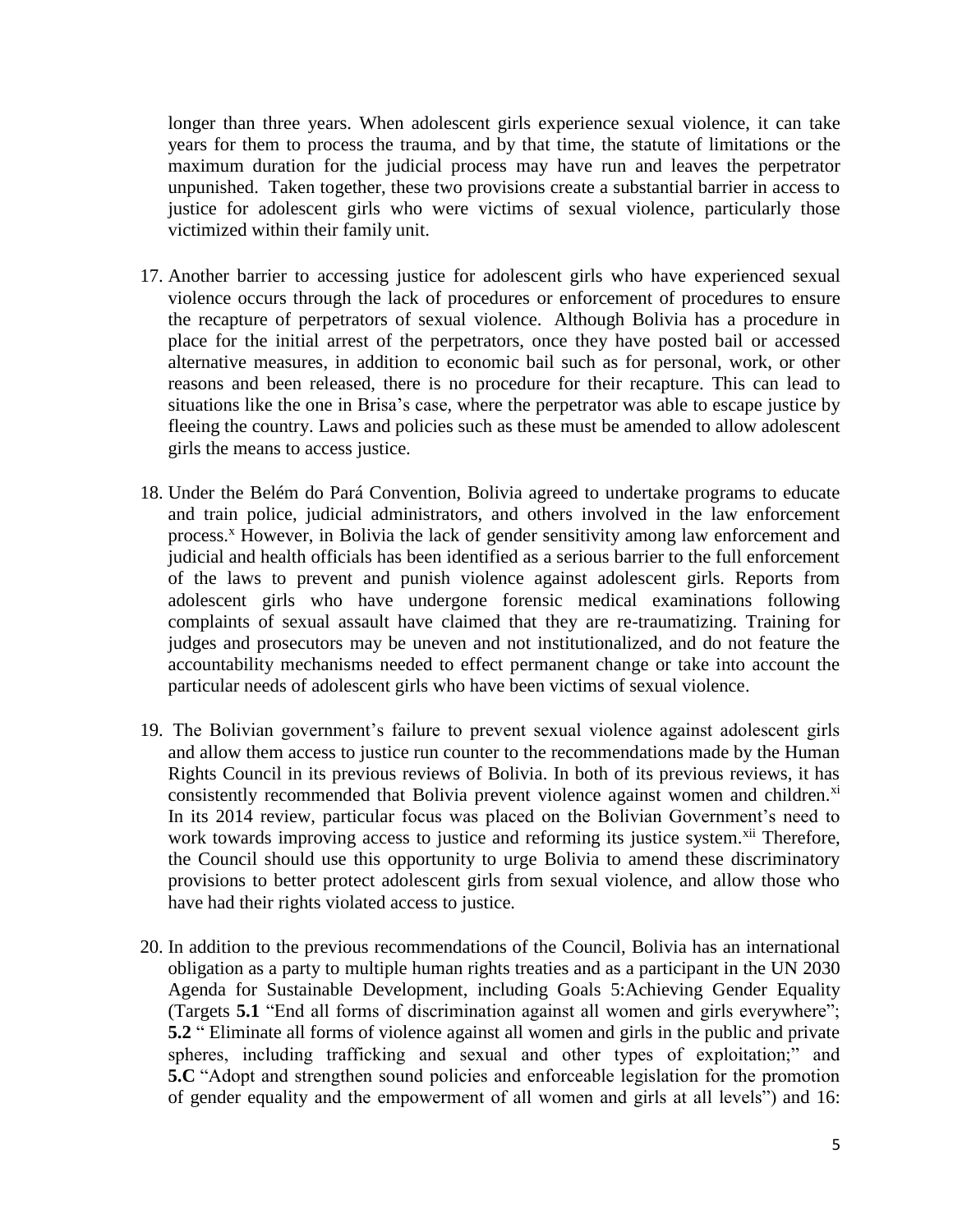Peace, Justice and Strong Institutions (Targets **16.1 "**Significantly reduce all forms of violence and related death rates everywhere;" **16.2 "**End abuse, exploitation, trafficking and all forms of violence against and torture of children;" **16.3 "**Promote the rule of law at the national and international levels and ensure equal access to justice for all") to ensure that its laws on rape are aligned with international and regional standards and that women and girls are free from sexual violence.

## **Recommendations for Action by the Government of Bolivia**

The above organizations respectfully call on the government of Bolivia to:

- 1. Amend its Penal Code to define rape based on the constitutive element of lack of consent, include all forms of non-consensual penetration and eliminate the requirement that survivors prove "intimidation, physical violence, or psychological violence";
- 2. Repeal the *estupro* provision from the Penal Code;
- 3. Eliminate harmful legislation and policies that limit adolescent girls' ability to access justice following sexual violence, including the requirement for a parent to consent to filing the criminal complaint and lengthen the statute of limitations for crimes of this nature.
- 4. Devise and implement training programs for those on the front line of the administration of justice, including: prosecutors, judges, police and law enforcement officials, psychologists, social workers, health services personnel, and forensic examiners in order to avoid re-victimization and the requirement of evidence such as physical evidence or proof of intimidation.
- 5. Consider in its criminal policy the implementation of a policy of capture and recapture of perpetrators and allocate the necessary resources for this. In addition, the State must monitor and control perpetrators of crimes of sexual violence against girls, boys, and adolescents when they obtain their freedom in such a way as to ensure their submission to the judicial process.
- 6. Implement and allocate sufficient resources for a protection program for victims and witnesses in cases of sexual violence.
- 7. Implement the 2016 2020 Strategic Plan for Sexual and Reproductive Health and incorporate clear policies for the prevention of unwanted pregnancies as a result of the crimes of rape, incest and *estupro*, as well as for the health and the risk of the mother's life for girls under 15 years old. Moreover, the state should also register the pregnancies of minor girls as a result of rape, incest and *estupro*, as well as monitor compliance with the constitutional Judgment 0206/2014 and the care protocols in the Public Ministry and the health system, in order to ensure access to the termination of pregnancy when girls require it.